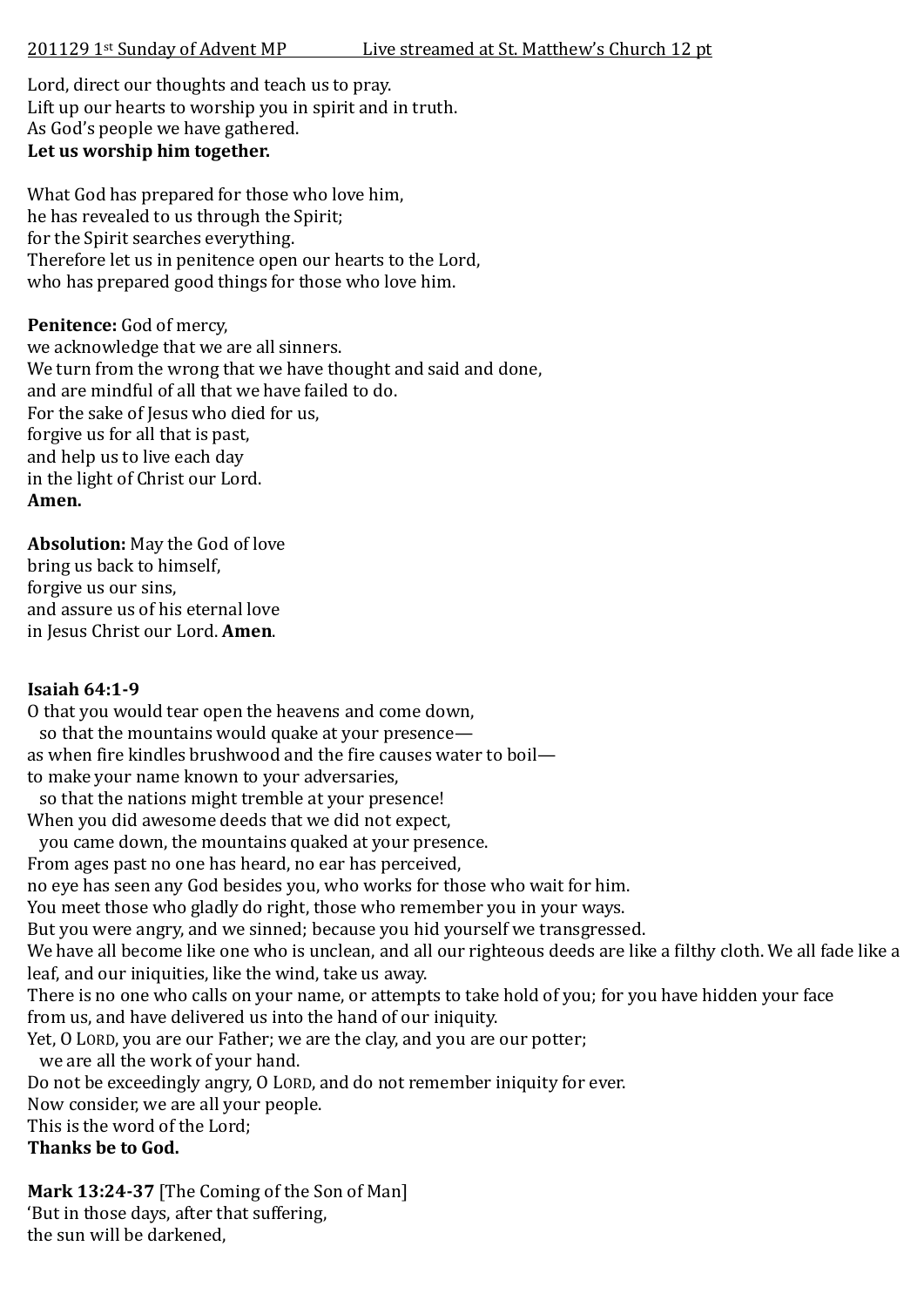and the moon will not give its light,

and the stars will be falling from heaven,

and the powers in the heavens will be shaken.

Then they will see "the Son of Man coming in clouds" with great power and glory. Then he will send out the angels, and gather his elect from the four winds, from the ends of the earth to the ends of heaven. 'From the fig tree learn its lesson: as soon as its branch becomes tender and puts forth its leaves, you know that summer is near. So also, when you see these things taking place, you know that he is near, at the very gates. Truly I tell you, this generation will not pass away until all these things have taken place. Heaven and earth will pass away, but my words will not pass away.

'But about that day or hour no one knows, neither the angels in heaven, nor the Son, but only the Father. Beware, keep alert; for you do not know when the time will come. It is like a man going on a journey, when he leaves home and puts his slaves in charge, each with his work, and commands the doorkeeper to be on the watch. Therefore, keep awake—for you do not know when the master of the house will come, in the evening, or at midnight, or at cockcrow, or at dawn, or else he may find you asleep when he comes suddenly. And what I say to you I say to all: Keep awake.'

This is the gospel of the Lord.

### **Praise to you, Lord Jesus Christ.**

#### **Sermon**

In the name of the Father, and of the Son, and of the Holy Spirit, Amen.

Today is Advent Sunday. It's really a bit odd: because in church terms this is the start of the new year. At Advent, we begin once again to prepare for a huge festival. Advent signals the start of our preparation for Christmas. So, it's a time of preparation. It's not a feast, but a preparation for the Feast – the feast of Christmas.

And we all know what this preparation means, don't we? Worrying about a Christmas present for the people we love. What can we get for Mum? And for Dad? Shopping! It can take up so much time; so much preparation. And should we have turkey for Christmas dinner? Or goose? Ham? Or a nut roast maybe? And do we really have to have sprouts? Again? Oh! And: a real tree? When should we put up the decorations? Where can we find our Christmas pullover? But let's stop all this. Right now. Because during this preparation time – for that is what Advent means: - we really should ask ourselves – why?

There are lots of reasons. It's great to have some down-time at the darkest, coldest time of the year. Just a time to lay back and take some time out. To eat well. To see some of the people that we've missed over the year. To remind ourselves just how fortunate we are compared to many people in the world. I worked in Tokyo for a couple of years. And they did all of those things. But, it was different. Yes, it was a mid-winter feast. But there was no other reason for it. They didn't celebrate Christmas Day as a holiday. All the grown-ups went to work on that day. Because they aren't Christians. They have no reason to celebrate what we will celebrate - The birth of a little baby boy called Jesus. The Son of God. And that's the difference.

So what we are preparing for is the birth of this little mite who changed the world. And Advent gives us some time to reflect on our Christian beliefs. Over the next four weeks we will hear what the Bible tells us. About what the ancient people of Israel hoped for, for so long, and what God promised them. And as we get closer to Christmas Day the message from the Bible will become clearer and clearer. So that by Christmas Day we will be ready to celebrate the birth of the Son of God, as a little baby. That is what makes Christmas so much better than in Japan. Because we have this message to reflect upon – that the Son of God will dwell on earth with us. And, almost as an aside, the whole scenario changes today. We have been hearing the Christian story all through the year as told by Matthew. Now today we start reading from St. Mark's Gospel for the first time in three years. And we will continue with him throughout the year.

So, let us look for a moment at today's readings. Today's text starts with the plea of Isaiah to God – "O that you would tear open the heavens and come down". That God would somehow come down to earth. For that is our Christian hope. But Mark's gospel reading starts curiously, in the future, with a question to Jesus - "Tell us, what will be the sign that all these things – the end of the world, or the second coming, are about to be accomplished?" This Sunday's readings are all about the the future return of Christ in glory – his second coming. The technical term for that is one beloved by some fundamentalists - "PAROUSIA". What an impressive show-off Greek word that is – "Parousia". It refers to the second coming of Christ

The gospel reading itself begins with some standard apocalyptic scenes, beloved by scary-movie makers – "The sun will be darkened, and the moon will not give its light: then they will see the Son of Man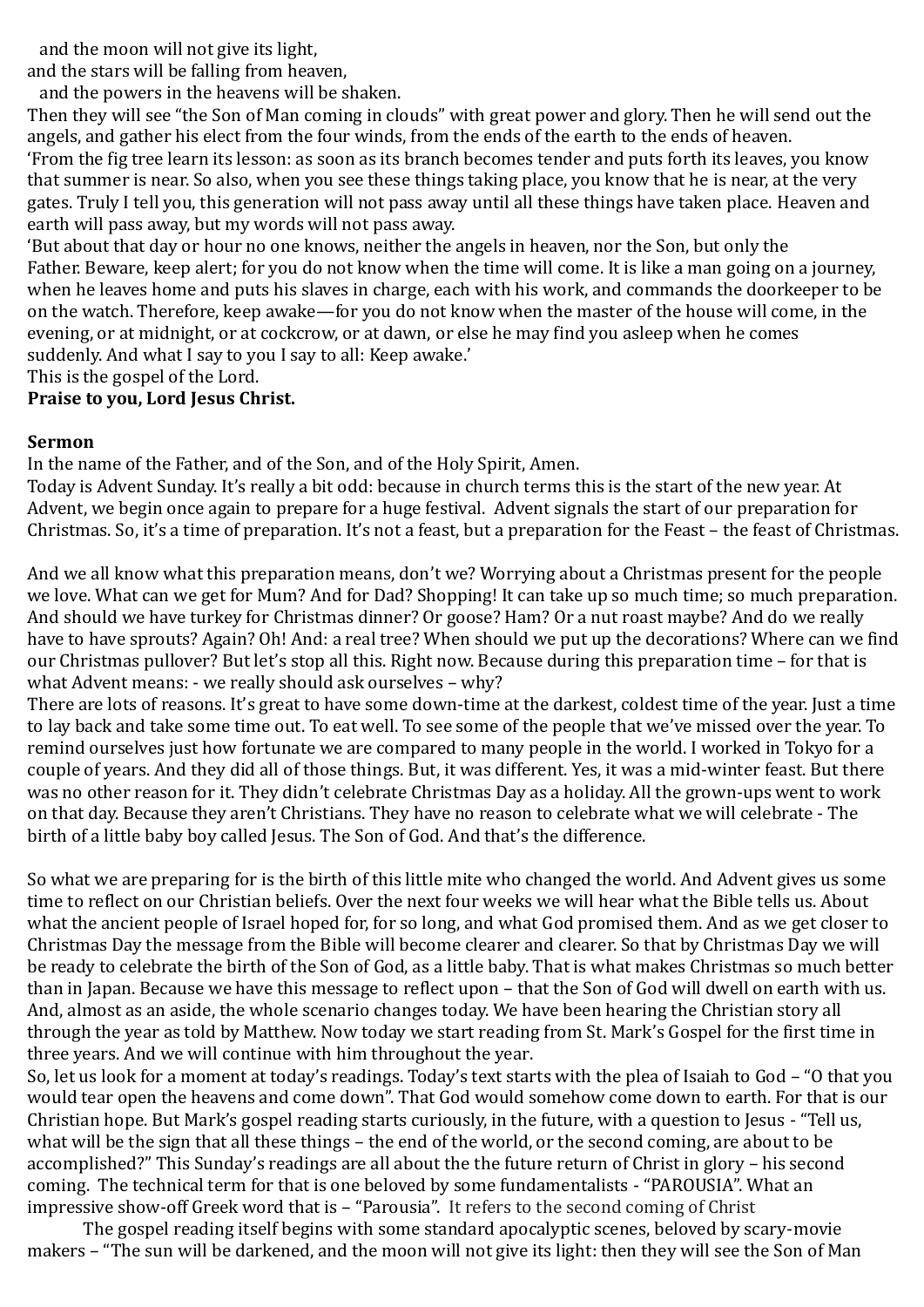coming in clouds". We then have a softening of the hardness as it moves to the general theme of watchfulness – The fig-tree, suggesting that the second coming can be guessed at by the sequence of events. Then, "Be aware, keep alert; for you do not know when the time will come" And a short parable of a man going on a journey, whose return cannot be determined.

Reading today's passage with these confused snippets about the end time – the parousia, made me feel that Mark is actually very uncomfortable. Why? Well, one of the portents of the second coming was to be the destruction of the Temple in Jerusalem. At the time this gospel was written, around 68 CE, the Temple was indeed razed. So, the obvious sign for Mark: - the end of the world must be nigh.

But, THE WORLD STILL TURNED. It turns yet! The world will end; but the question - "when" is the wrong question. But only one word stays with me from the entire passage – "WATCH". Watching is what we are told to do.

To me that was best laid out in last Sunday's gospel reading from Matthew, plain as a pike-staff: "For I was hungry, and you gave me food; I was thirsty and you gave me something to drink". What a counter-cultural notion! Our culture focuses on

Getting food and drink for ourselves, not giving it.

"I was a stranger, and you welcomed me". Our culture focuses on me; not noticing or welcoming strangers. On shopping and clothes, not the lack of clothes in others.

On our health and well-being, not on the sufferers. On our freedoms and rights, not those without rights – prisoners or refugees. Christianity IS counter-cultural.

"I was a stranger, and you welcomed me". Do you ever see Christ in someone?

In a friend, a neighbour, a total stranger? To use the mystic language of the Gospel, that person could be Christ! So, Watch!

Watch… for the stranger… are we just tolerating our new Irish people? Or are we welcoming them? Do we tolerate their hesitancy with our language? Do we defend them if we ever hear or see a racial taunt? Jesus tells us that "In as much as you do it to the least of my brethren, you do it to me."

Watch… It's our attitude to our fellow men & women that interests Christ. When you look into the eyes of a stranger, remember: "Christ, IT COULD BE YOU!

And now to the one God; Father, Son and Holy Spirit, be ascribed, as is most justly due, all might, majesty, dominion, power and glory. Amen.

## **The Apostles' Creed**

I believe in God, the Father almighty, creator of heaven and earth. I believe in Jesus Christ, God's only Son, our Lord, who was conceived by the Holy Spirit, born of the Virgin Mary, suffered under Pontius Pilate, was crucified, died and was buried; he descended to the dead. On the third day he rose again; he ascended into heaven, he is seated at the right hand of the Father, and he will come again to judge the living and the dead. I believe in the Holy Spirit, the Holy Catholic Church, the communion of saints, the forgiveness of sins, the resurrection of the body, and the life everlasting. **Amen.** 

# **Intercessions, beginning with the Collect of 1st Sunday of Advent**

Almighty God, give us grace to cast away the works of darkness and to put on the armour of light now in the time of this mortal life in which your son Jesus Christ came to us in great humility; that on the last day when he shall come again in his glorious majesty